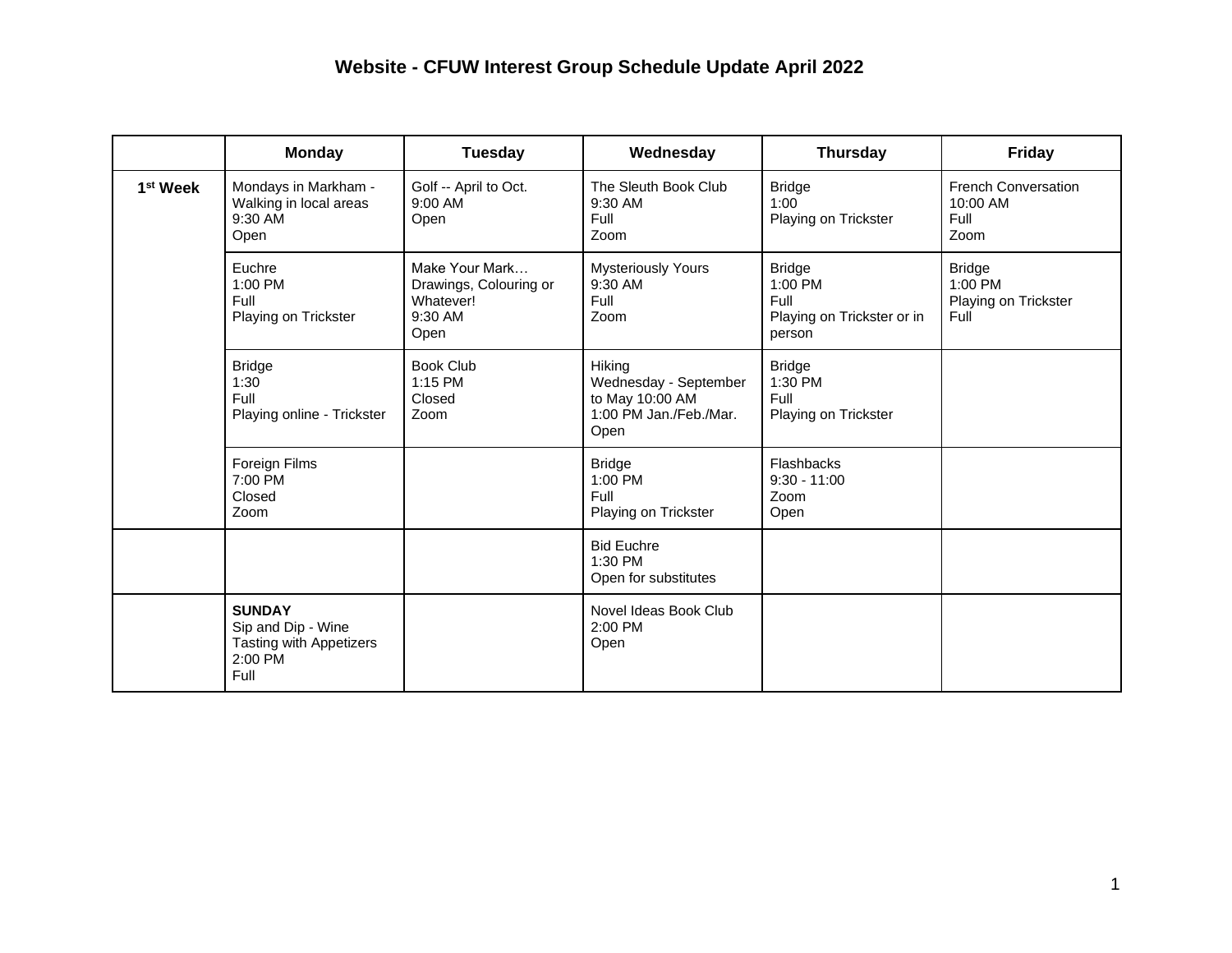|                      | <b>Monday</b>                                                               | Tuesday                                     | Wednesday                                                                         | <b>Thursday</b>                                                                                         | <b>Friday</b>                                  |
|----------------------|-----------------------------------------------------------------------------|---------------------------------------------|-----------------------------------------------------------------------------------|---------------------------------------------------------------------------------------------------------|------------------------------------------------|
| 2 <sup>nd</sup> Week | Mondays in Markham -<br>Walking in local areas<br>9:30 AM<br>Open           | Golf - April to Oct.<br>9:00 AM<br>Open     | Hiking -- Sept. to Apr.<br>10:00 AM<br>1:00 PM Jan./Feb./Mar.<br>Open             | <b>Bridge</b><br>9:30 AM<br>Full                                                                        | <b>French Conversation</b><br>10:00 AM<br>Zoom |
|                      | <b>Bridge</b><br>1:30 PM<br>Full<br>Playing on Trickster                    | Knit & Nibble<br>10:00 AM<br>Open           | Babes Bathed in Mystery<br><b>Book Club</b><br>9:30 AM<br>Open -- 3 spots<br>Zoom | <b>Bridge</b><br>1:00 PM<br>Full<br>Playing on Trickster                                                | <b>Gourmet Cooking</b><br>12:00 PM<br>Full     |
|                      | <b>Bridge</b><br>1:30<br>Full<br>Playing on Trickster                       | <b>Book Club</b><br>1:30 PM<br>Full<br>Zoom | Mah-Jongg<br>1:30 PM<br>Open -- On hold                                           | <b>Bridge</b><br>1:00 PM<br>Full<br>Playing on Trickster or in<br>person                                | Photography<br>1:30<br>Open                    |
|                      | Euchre<br>7:00 PM<br>Full<br>Trickster and in person<br>Open to substitutes |                                             |                                                                                   | Euchre<br>1:30 PM<br>Open - Open to<br>substitutes                                                      |                                                |
|                      |                                                                             |                                             |                                                                                   | <b>Bridge</b><br>1:30 PM<br>Full<br>Playing in person in<br>September and on<br>trickster on snowy days |                                                |
|                      |                                                                             |                                             |                                                                                   | Yoga<br>10:00 AM<br>Zoom Open                                                                           |                                                |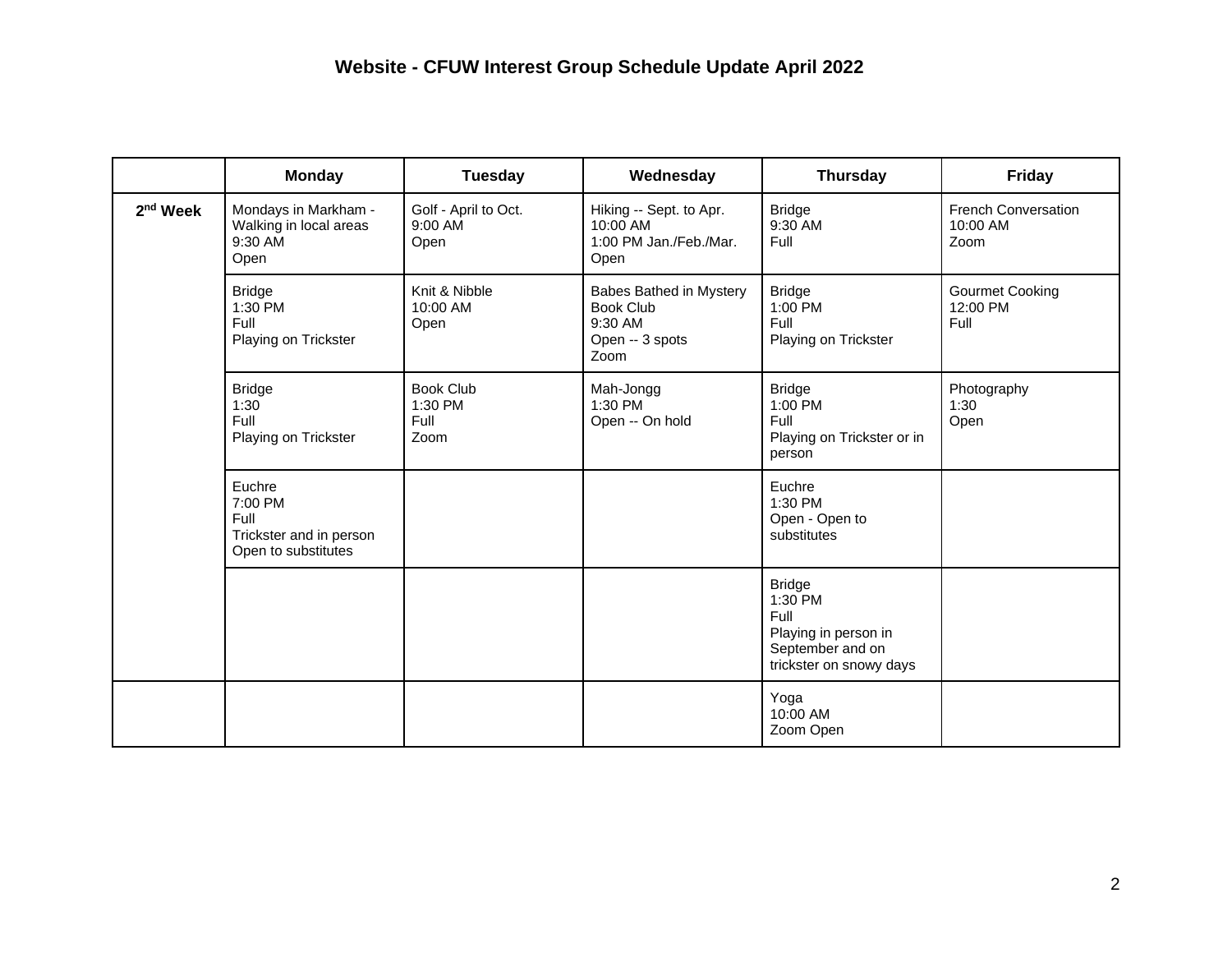|          | <b>Monday</b>                                                     | <b>Tuesday</b>                                           | Wednesday                                                      | <b>Thursday</b>                                                          | Friday                                                      |
|----------|-------------------------------------------------------------------|----------------------------------------------------------|----------------------------------------------------------------|--------------------------------------------------------------------------|-------------------------------------------------------------|
| 3rd Week | Mondays in Markham -<br>Walking in local areas<br>9:30 AM<br>Open | Golf - April to Oct.<br>$9:00$ AM<br>Open                | Mystery Book Club 3<br>10:00 AM<br>Open<br>Zoom                | 2nd Edition Book Club<br>9:30 AM<br>Full<br>Zoom                         | <b>French Conversation</b><br>10:00 AM<br>Full<br>Zoom      |
|          | 5 Crowns<br>1:00 PM<br>Open - 2 players                           | Social Justice Issues<br>Book Club<br>9:30 AM<br>Open    | Hiking - Sept. - May<br>10:00<br>1:00 - Jan./Feb./Mar.<br>Open | <b>Bridge</b><br>$1:00$ PM<br>Full<br>Playing on Trickster               | Original Wine & Dine<br>$1:00$ PM<br>Full<br>When in person |
|          | <b>Bridge</b><br>1:30 PM<br>Full<br>Playing on Trickster          | <b>Bridge</b><br>7:00 PM<br>Full<br>Playing on Trickster | <b>Bridge</b><br>1:00 PM<br>Full<br>Playing on Trickster       | <b>Bridge</b><br>1:00 PM<br>Full<br>Playing on Trickster or in<br>person | Winers & Diners1<br>12:30 PM<br>Full<br>Zoom                |
|          |                                                                   |                                                          | Mah-Jongg<br>1:30 PM<br>Full                                   | <b>Book Club</b><br>1:30 PM<br>Open - 1 space<br>Zoom                    | <b>Bridge</b><br>1:00 PM<br>Playing on Trickster<br>Full    |
|          |                                                                   |                                                          |                                                                | <b>Bridge</b><br>1:30<br>Paying on Trickster                             |                                                             |
|          |                                                                   |                                                          |                                                                | Flashbacks<br>$9:30 - 11:00$<br>Open<br>Zoom                             |                                                             |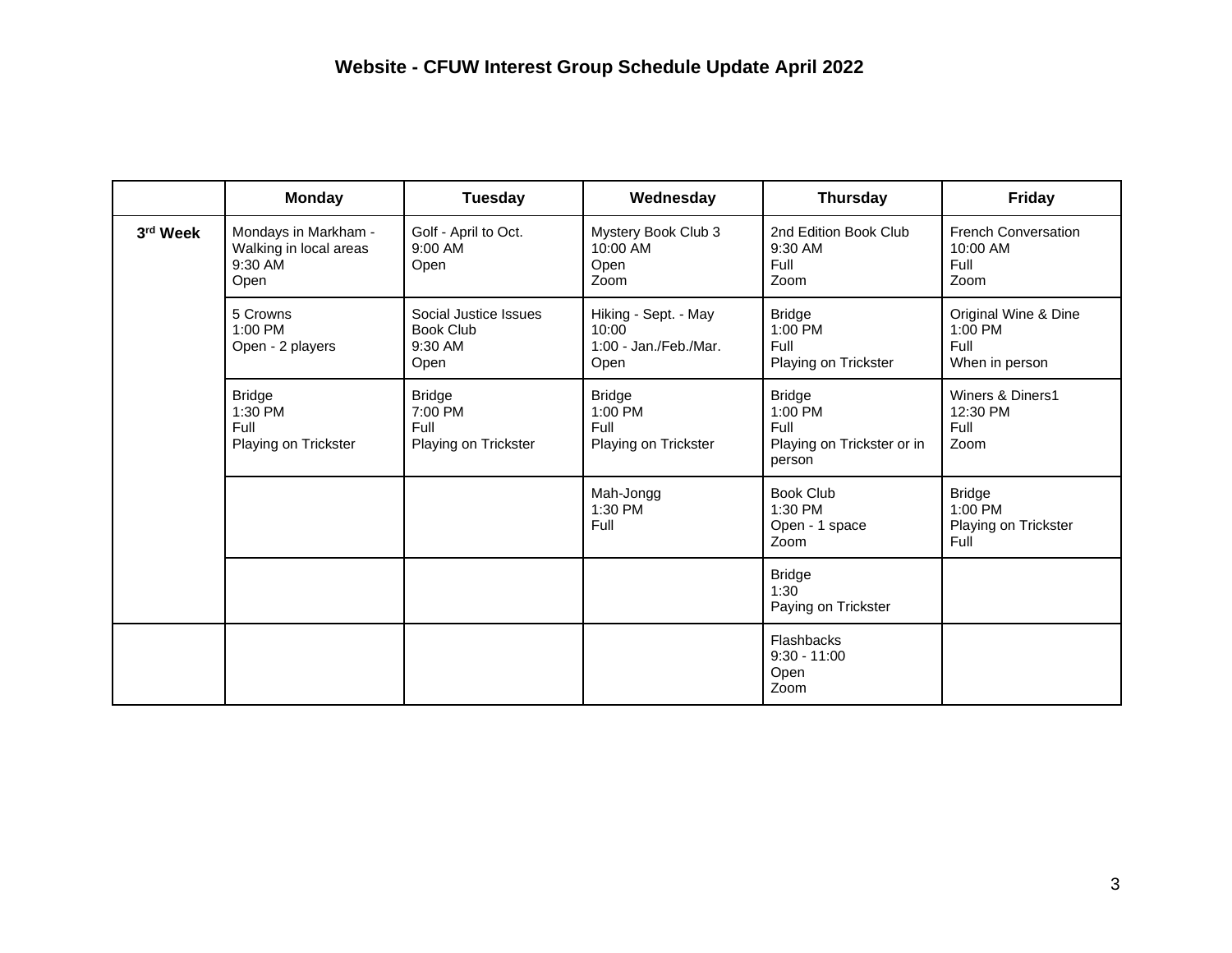|                      | <b>Monday</b>                                                     | <b>Tuesday</b>                              | Wednesday                                                          | <b>Thursday</b>                                                                       | <b>Friday</b>                                            |
|----------------------|-------------------------------------------------------------------|---------------------------------------------|--------------------------------------------------------------------|---------------------------------------------------------------------------------------|----------------------------------------------------------|
| 4 <sup>th</sup> Week | Mondays in Markham -<br>Walking in local areas<br>9:30 AM<br>Open | Golf - April to Oct.<br>$9:00$ AM<br>Open   | Hiking - Sept. to May<br>10:00 AM<br>1:00 - Jan./Feb./Mar.<br>Open | Issue & Advocacy<br>9:30 AM<br>Open<br>Zoom                                           | <b>French Conversation</b><br>$10:00$ AM<br>Full<br>Zoom |
|                      | <b>Bridge</b><br>1:30 PM<br>Full<br>Playing on Trickster          | Knit & Nibble<br>10:00 AM<br>Open           | Winers & Diners #2<br>(WD2)<br>1:00 PM<br>Closed                   | <b>Bridge</b><br>1:00 PM<br>Full<br>Playing on Trickster                              | Original Wine & Dine<br>1:00<br>Full<br>Zoom             |
|                      | <b>Bridge</b><br>1:30 PM<br>Full<br>Playing on Trickster          | <b>Book Club</b><br>7:00 PM<br>Full<br>Zoom | Mah-Jongg<br>1:30 PM<br>Full                                       | <b>Bridge</b><br>1:00 PM<br>Full<br>Playing on Trickster or in<br>person              |                                                          |
|                      |                                                                   | Book Club *New*<br>7:30 PM<br>Open<br>Zoom  | Netflix Movie Group<br>7:00-8:30<br>Open<br>Zoom                   | <b>Bridge</b><br>1:30 PM<br>Full<br>Paying in person or on<br>Trickster on snowy days |                                                          |
|                      |                                                                   |                                             |                                                                    | Yoga<br>10:00 AM<br>Zoom Open                                                         |                                                          |

**Revolving Book Clubs**